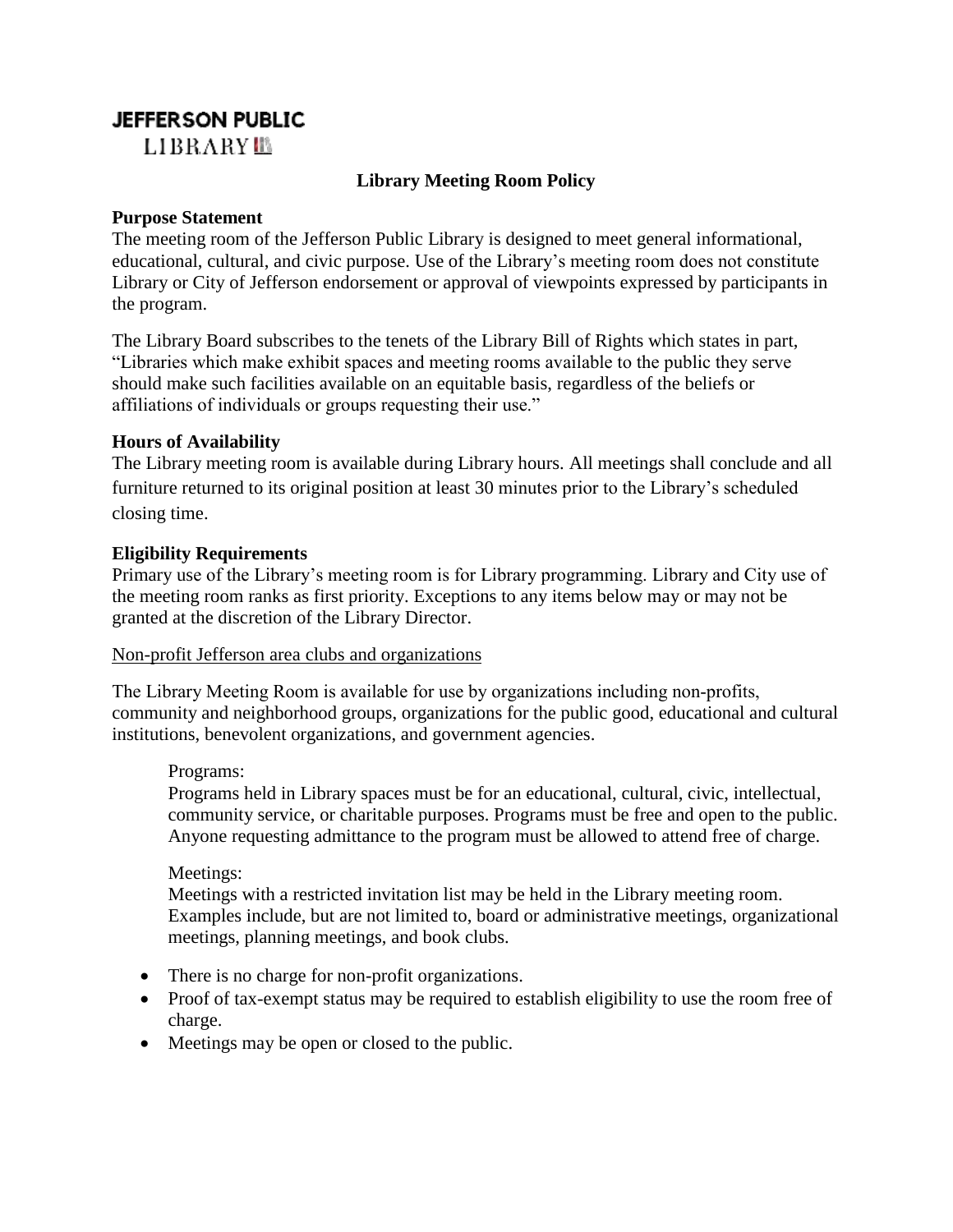# Government Organizations and Agencies

- Meetings may be open or closed to the public.
- If the Library is unable to establish eligibility, proof of designation will be required.

# Non-qualifying

- Social functions or personal/family activities including family reunions, showers, birthday, or other celebrations.
- Commercial use where personal or business profits are the chief aim of the meeting.
- Activities and programs involving the sale, advertising, or promotion of products or services, including compilation of mailing lists for any type of future solicitation.
- Money-making or commercial activities including monetary solicitation. The use of the meeting spaces shall not result in financial gain to the community room user or the organization. No profit can be earned from an event held at the Library.
- In general, products and/or services may not be promoted, solicited, or offered for sale to either the staff or the public in the Library.
- Programs or meetings where an admission fee is charged or raffle held; or those where donations, collections, or fees of any kind are taken.
- Entertainment or recreational purposes.
- Programs or meetings with unlawful activity.
- Selling or fund raising is prohibited in the Library's meeting room and lobby except for events that benefit the Library.

The Library meeting room may not be used for any purpose which, in the opinion of the Library Board and/or Library Director, may interfere with the normal use of the Library.

The Library reserves the right to cancel an existing reservation if the room is needed by the Library or City. This right will not be exercised except in emergency situations and requires the approval of the Library Director or designee. Whenever possible, a 24-hour notice will be given.

# **Room Capacity and Equipment**

The room seats up to 50 persons, with fire code maximum of 80 persons. Chairs and up to six tables are available for groups to set up to meet their individual needs. The Library does not assume responsibility for and is unable to assist organizations in setting up their room. When the meeting is concluded, the room must be cleaned up and all furniture returned to its original position.

The Library has free wireless internet access.

Upon request the Library has limited audio-visual equipment available for use or check-out. All Library meeting room users who wish to check out meeting room equipment must have a valid Bridges library card in good standing and requested on the application form.

Equipment available:

• Microphone  $(1)$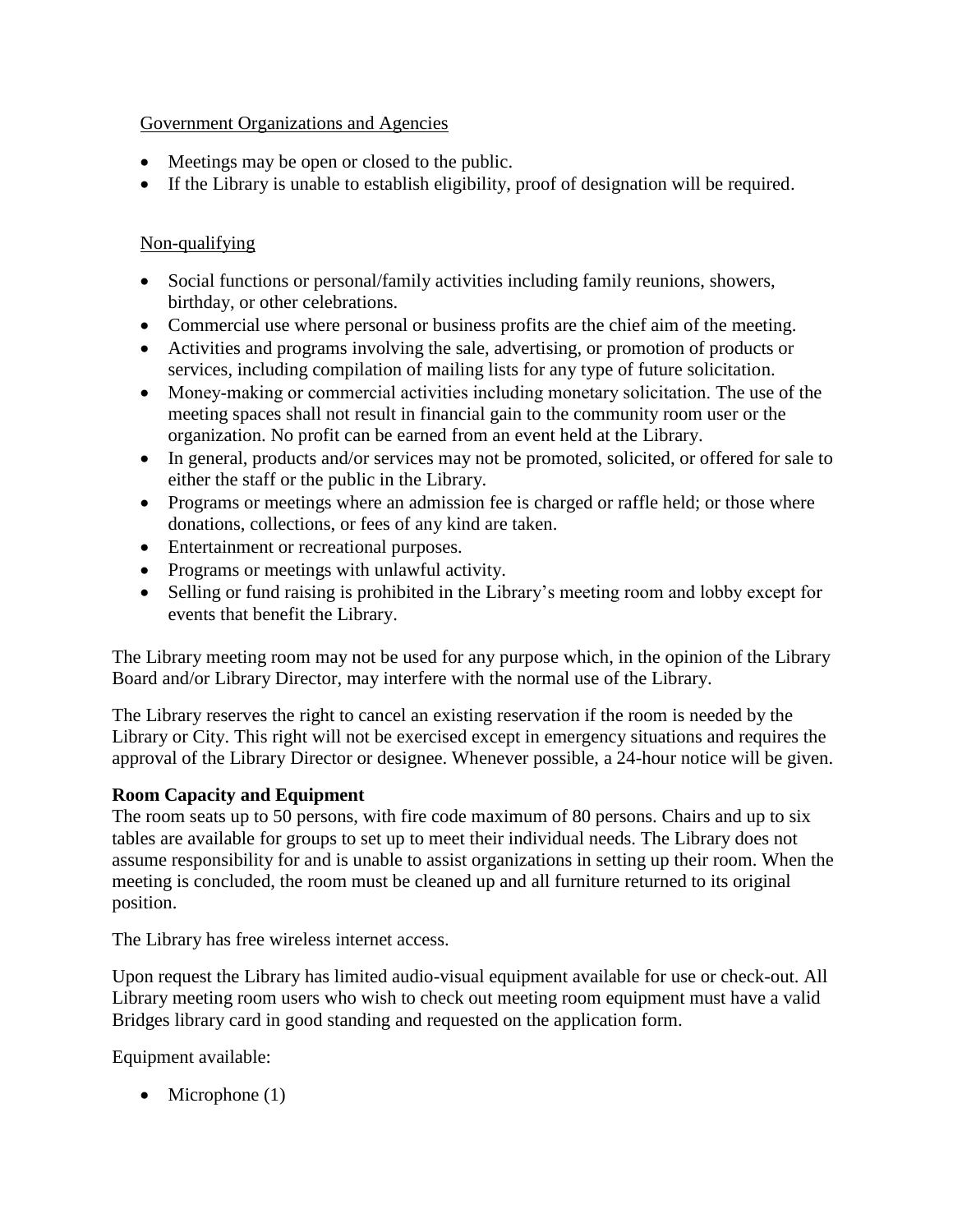- Hearing Assist Lanyards (4)
- 86" TV Display (requires HDMI cable)

Users are responsible for providing a computer and any specialized cables that might be required to connect to the projector or TV display. The Library provides some types of cables for connecting to the projector or TV display, but not every kind of cable a group may require. Device settings and connection should not be changed by groups using the equipment.

### **How to Apply**

Meeting room applications are available at the adult circulation desk and on the Library's website. The completed and signed application form may be returned to the adult circulation desk or emailed to the Library's general email address [information@jeffersonwilibrary.org](mailto:information@jeffersonwilibrary.org).

No walk-in room use requests for meetings that require audio/visual equipment will be accepted.

Reservations are preferred at least 2 weeks in advance but accommodations may be made no less than 24 hours in advance based on availability.

If training is required for the use of any equipment, it is recommended to schedule a training session prior to the scheduled meeting.

The application must be signed by an authorized adult representative of the organization who shall be personally responsible for the conduct at the meeting and for any damages incurred. The authorized adult representative must have a current Bridges Library Card in good standing.

Although telephone applications will not be accepted, Library staff will provide the current availability of the room over the telephone. A completed application form must be on file at the Library for a reservation to be approved.

## **Regulations for Meeting Room Use**

1. Customers must adhere to all Library policies and regulations, including the Library's Code of Conduct. Staff will address inappropriate use and discuss with customers any activities that are unsuitable for the public gathering places. Library staff will have free access to the meeting at all times.

2. Programs may not disrupt the use of the Library by others. Any group that is disorderly may be excluded from future meeting room use. Any group abusing regulations may be refused the use of facilities in the future.

3. Groups are responsible for producing their own notices or publicity for their event. Notices of meetings, flyers, news releases or any other promotional materials describing an event must include the correct library name and address.

4. The Library may not be identified as a co-sponsor of a program or meeting.

5. Publicity must also include the following two statements:

• Permission to use a library space does not imply library endorsement of the aims, views, policies, or activities of any group or organization.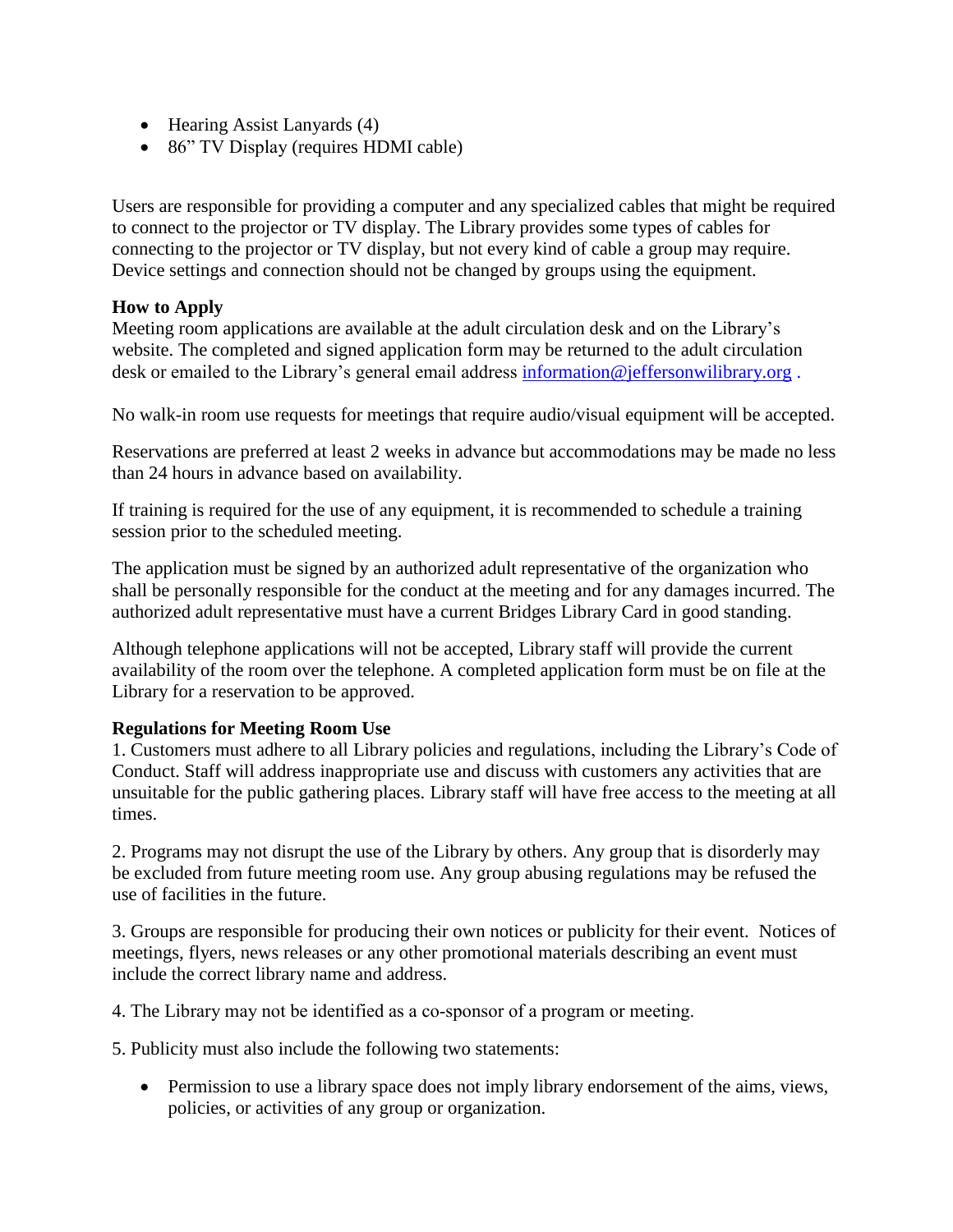• Upon reasonable notice, efforts will be made to accommodate the needs of individuals with disabilities. For more information or to request accommodations, contact us at (your telephone, address, email and/or other contact information).

6. Each group shall check in and check out at the circulation desk. Setup and cleanup time should be included in the scheduled time block.

7. For programs, the contact person's name and contact information will be given to anyone who would like more information about the event.

8. The Library does not assist with carrying supplies, room setup or equipment troubleshooting.

9. Displays may not be affixed directly to the walls of the meeting rooms without prior approval. Nothing installed or posted by the Library may be removed from the walls. Displays, posters, and literature connected with a meeting in the Library may not be placed anywhere in the Library prior to the meeting.

10. The Library is not responsible for equipment or material owned by a group and used in the Library. Such equipment may not be stored at the Library.

11. Library staff will not act as intermediaries in any communication between groups renting the rooms and attendees except in an emergency.

12. Children's groups may use the meeting room, provided they are supervised by adult sponsors, at the suggested ratio of at least one adult for every ten children in attendance.

13. Smoking, use of tobacco products, and use of alcoholic beverages is prohibited anywhere in the building and grounds.

14. Candles/open flames are prohibited.

## **Setup and Cleanup**

Tables and chairs are available in all rooms for use by groups. Groups assume full responsibility for arranging their own meeting room and all spaces must be left in good order. Following the room use, the group must clean and restore the room to its original condition and setup arrangement.

All meetings shall conclude and all furniture returned to its original position at least 30 minutes prior to the Library's scheduled closing time.

Light refreshments may be served by the group. Members of the group are responsible for bringing all serving equipment, napkins, cups, and other supplies needed for the refreshments. The group is further responsible for all food setup and cleanup.

If additional custodial assistance is required to clean or repair the facility after the room use, the group will be billed a minimum of \$50 plus any actual cost of any damages.

## **Frequency**

Two uses per month is permitted for each group. The Library will begin accepting reservations for the new calendar year beginning on the first Monday of October of the prior year. Groups